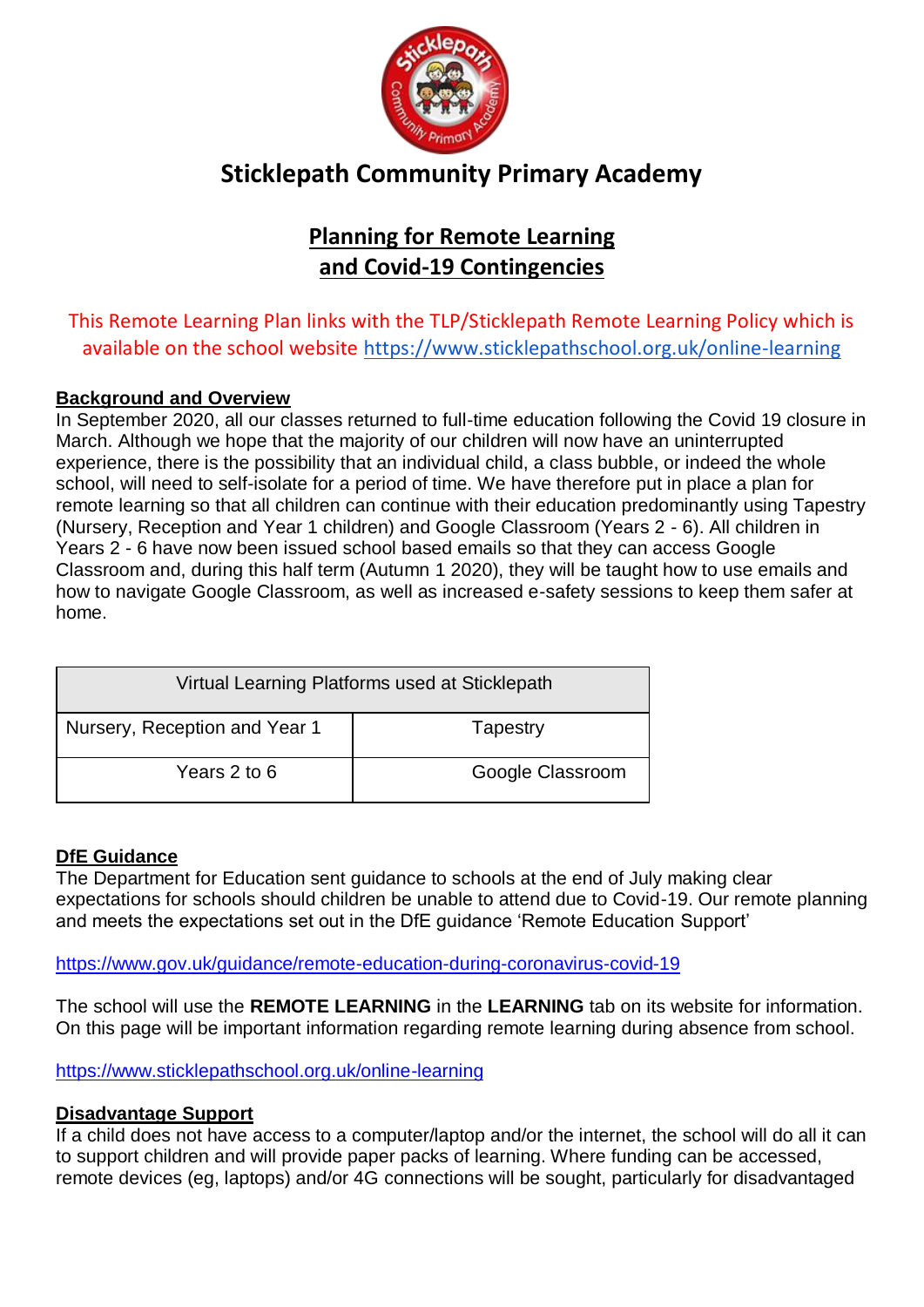children. Parents will be reminded to make the school aware of any barriers to accessing remote learning and a parental survey will be sent out in autumn term.

#### **Our Remote Learning Aims:**

- Provide remote learning which is wide in breadth and aligns as closely as possible with our in-school offer.
- Provide remote learning that is aligned as closely as possible with our Sticklepath learning principles and pedagogy.
- Provide remote learning that is clear and consistent to parents.
- Have a professional development plan to support our teachers and improve their delivery of sessions both remotely and in school.
- To make sure all children have access to remote learning and education regardless of home challenges in regards to IT wifi and devices.

#### **Planned scenarios**

During September we have considered the best way to manage the following 3 scenarios:

- 1. A single child is absent from school due to Test and Trace or because they have symptoms requiring isolation. *Class teachers will be responsible for preparing and organising work for the duration of time absent. School will provide additional PPA for teachers if required.*
- 2. A class or year group Pod is off school due to a confirmed Covid-19 case and advice received from Public Health England. *Class/Year group team will be responsible for preparing and organising work for the*

*duration of time absent. This will be delivered via Tapestry or Google Classroom.Affected teams will be expected to work from home a full school day; planning in the morning and providing feedback in the afternoon to morning work completed remotely.* 

3. The full school is in a national or local lockdown for all children apart from vulnerable/keyworkers for a sustained period of time.

*A full program of study will be delivered remotely using either Tapestry or Google Classroom. This will be organised and delivered by Year group teams with supplemented weekly work provided by Forest School, Art, Music and Drama specialists where required. Teams will have to provide 'skeleton staffing' from across the school to run keyworker Pods and will therefore need to rotate teachers effectively in order to share out the workload and allow remote classes to have access to their usual teacher.* 

#### **What will this look like?**

All Year groups have developed a suggested remote timetable whilst children are off site due to Covid-19 to support families and children to continue to learn in a structured and familiar way to school. All families will receive an email with instructions/links for themselves or children to access Tapestry or their Google Classroom. A copy of the suggested timetable is below:

| Suggested    | <b>VLP - Tapestry</b>                                   |                                                  | <b>VLP - Google classrooms</b>                        |                                         |                                            |
|--------------|---------------------------------------------------------|--------------------------------------------------|-------------------------------------------------------|-----------------------------------------|--------------------------------------------|
| <b>Times</b> | <b>Reception</b>                                        | Year 1                                           | Year 2                                                | Year 3 and 4                            | Year 5 and 6                               |
| <b>AM</b>    | Reading/Phonics daily<br>video (Matt)<br>$15 - 20$ mins | Phonics /<br>Handwriting (EFI)<br>$20 - 30$ mins | Phonics/<br><b>Handwriting</b><br>(LLO)<br>30 minutes | Reading for<br>pleasure (20-<br>25mins) | Reading for pleasure<br>$(30 \text{mins})$ |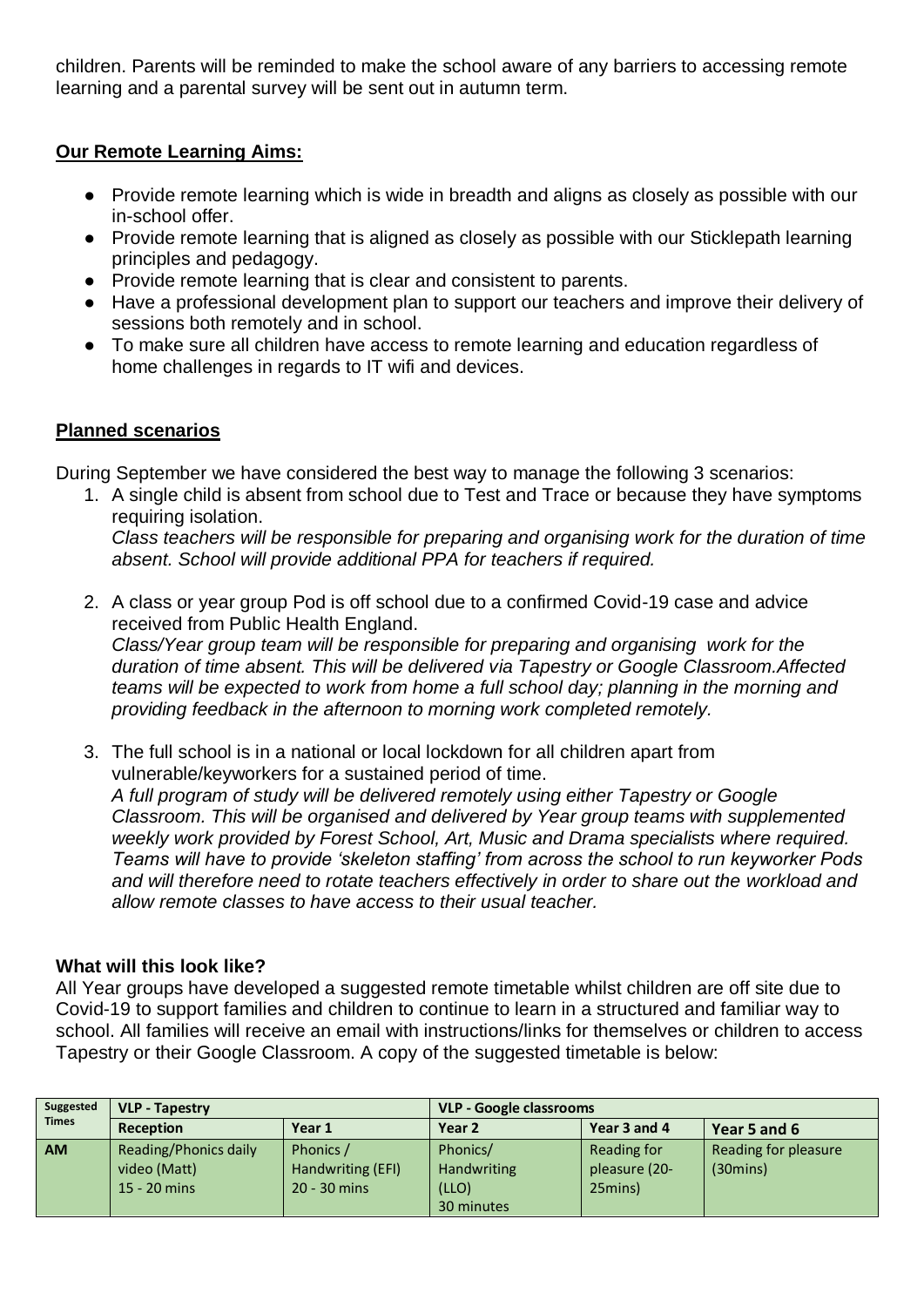| <b>AM</b>     | Maths daily video (TRG)                                               | Writing (EFI)           | Maths- daily video       | Maths-daily                            | <b>Maths</b>                                   |
|---------------|-----------------------------------------------------------------------|-------------------------|--------------------------|----------------------------------------|------------------------------------------------|
|               | 15 - 20 mins                                                          |                         | with activities          | video with                             | Main with daily video                          |
|               |                                                                       | 30 mins                 | $-45$ mins               | activities                             | $(45 \text{ mins})$                            |
|               |                                                                       |                         | (BPH)                    | -45 mins                               |                                                |
|               |                                                                       |                         |                          |                                        | <b>Maths fluency</b>                           |
|               |                                                                       |                         | <b>Suggested fluency</b> | Suggested                              | $(15 \text{ mins})$                            |
|               |                                                                       |                         | games, hit the           | fluency games,                         |                                                |
|               |                                                                       |                         |                          |                                        |                                                |
|               |                                                                       |                         | button etc               | hit the button                         |                                                |
|               |                                                                       |                         |                          | etc                                    |                                                |
|               |                                                                       |                         |                          |                                        |                                                |
| <b>AM</b>     |                                                                       | Maths (SAB)             | Writing                  | Writing                                | Writing                                        |
|               |                                                                       |                         | Daily video              | Daily video                            | Daily video for main                           |
|               |                                                                       |                         | 45 mins                  | 45 mins                                | teaching point                                 |
|               |                                                                       | 30 mins                 | (LLO)                    |                                        | $(60 \text{ mins})$                            |
|               |                                                                       |                         |                          |                                        |                                                |
| PM            | <b>Topic/Play Project</b>                                             | Play/Projects           | Happy 5 time             | Happy 5 time-                          | Happy 5 - Five ideas to                        |
|               | Progression daily video                                               | <b>Wider Curriculum</b> |                          | Some time to                           | be completed when they                         |
|               | (DPA)                                                                 | weekly change -         |                          | get creative etc.                      | want to.                                       |
|               | minimum 20 mins                                                       | <b>Music</b>            |                          |                                        |                                                |
|               |                                                                       | Week/Science            |                          |                                        |                                                |
|               |                                                                       | (SAB)                   |                          |                                        |                                                |
| <b>PM</b>     | <b>Bedtime Story or song</b>                                          | <b>Bedtime Story or</b> | Daily physical activity  | Daily physical                         | Daily physical activity                        |
|               | (Daily - shared across                                                | song                    | Video or suggested       | activities                             | Video or suggested                             |
|               | team)                                                                 | (Daily - shared         | website.                 | <b>Joe Wicks</b>                       | website.                                       |
|               |                                                                       | across team)            | $(20 \text{ mins})$      | Yoga                                   | $(20 \text{ mins})$                            |
|               |                                                                       |                         |                          | Other sort of                          |                                                |
|               |                                                                       |                         |                          | take 10 styled                         |                                                |
|               |                                                                       |                         |                          | things                                 |                                                |
| <b>PM</b>     | PE Video 1 per week - challenge for the week                          |                         | Weekly activities -      | Weekly                                 | Weekly activities -                            |
|               | (EMA)                                                                 |                         | <b>Topic</b>             | activities-                            | Science                                        |
|               |                                                                       |                         | PE                       | 5 subjects inc                         | <b>Topic</b>                                   |
|               |                                                                       |                         |                          |                                        |                                                |
|               |                                                                       |                         |                          |                                        |                                                |
|               |                                                                       |                         | Art                      | F.S and Art                            | PE                                             |
|               |                                                                       |                         | <b>Forest School</b>     | -PE, Topic,                            | <b>SPaG</b>                                    |
|               |                                                                       |                         |                          | Science                                |                                                |
|               |                                                                       |                         |                          |                                        |                                                |
| <b>Weekly</b> | <b>Weekly KS1 Forest School Activity (IDO)</b>                        |                         |                          |                                        | <b>Weekly KS2 Forest School Activity (IDO)</b> |
|               | <b>Weekly KS1 Art Activity (MST)</b>                                  |                         |                          | <b>Weekly KS2 Art Activity (MST)</b>   |                                                |
|               | <b>Weekly KS1 Music Activity (GBA)</b>                                |                         |                          | <b>Weekly KS2 Drama Activity (CLO)</b> |                                                |
|               | <b>Additional Enhancement</b>                                         |                         |                          | <b>Additional Enhancement</b>          |                                                |
|               |                                                                       |                         |                          |                                        |                                                |
|               | Alongside lesson inputs we would also expect children to have time to |                         |                          |                                        | As well as the structured lessons, we would    |
|               | play, exercise, eat and talk with adults and if possible siblings. We |                         |                          |                                        | also like children to engage with their own    |
|               | would also offer a bank of links to educational programs and websites |                         |                          |                                        | interests as much as possible. We would        |
|               | that will support an enriched remote day.                             |                         |                          |                                        | also like them to have a chance to debate      |
|               |                                                                       |                         |                          |                                        | and discuss things with their families.        |
|               | <b>Wider Curriculum</b>                                               |                         |                          |                                        |                                                |
|               | <b>Oak National Academy</b>                                           |                         |                          |                                        | www.natgeokids.com/uk (Geography)              |
|               | Good series of video lessons for music, religious education, PE and   |                         |                          |                                        |                                                |
|               | humanities. Specific units would be referenced at time of lockdown.   |                         |                          |                                        | https://www.historyforkids.net/ (History)      |
|               | PE additional:                                                        |                         |                          |                                        |                                                |
|               | www.gonoodle.com                                                      |                         |                          | www.scratch.mit.edu (Computing)        |                                                |
|               | cosmic yoga for kids - youtube                                        |                         |                          |                                        |                                                |
|               | Humanities:                                                           |                         |                          | www.tate.org.uk/kids/make (Art)        |                                                |
|               | www.natgeokids.com                                                    |                         |                          |                                        |                                                |
|               | www.historyforkids.net                                                |                         |                          | www.crestawards.org (Science and       |                                                |
|               | https://www.bbc.co.uk/teach/famous-people/zdqdscw                     |                         |                          | Technology)                            |                                                |
|               |                                                                       |                         |                          |                                        |                                                |
|               | TV programmes -                                                       |                         |                          |                                        | https://www.geoguessr.com/ (Geography)         |
|               | Do you know? Maddie Moat                                              |                         |                          | Online books- www.oxfordowl.co.u       |                                                |
|               | <b>Horrible Histories</b>                                             |                         |                          |                                        |                                                |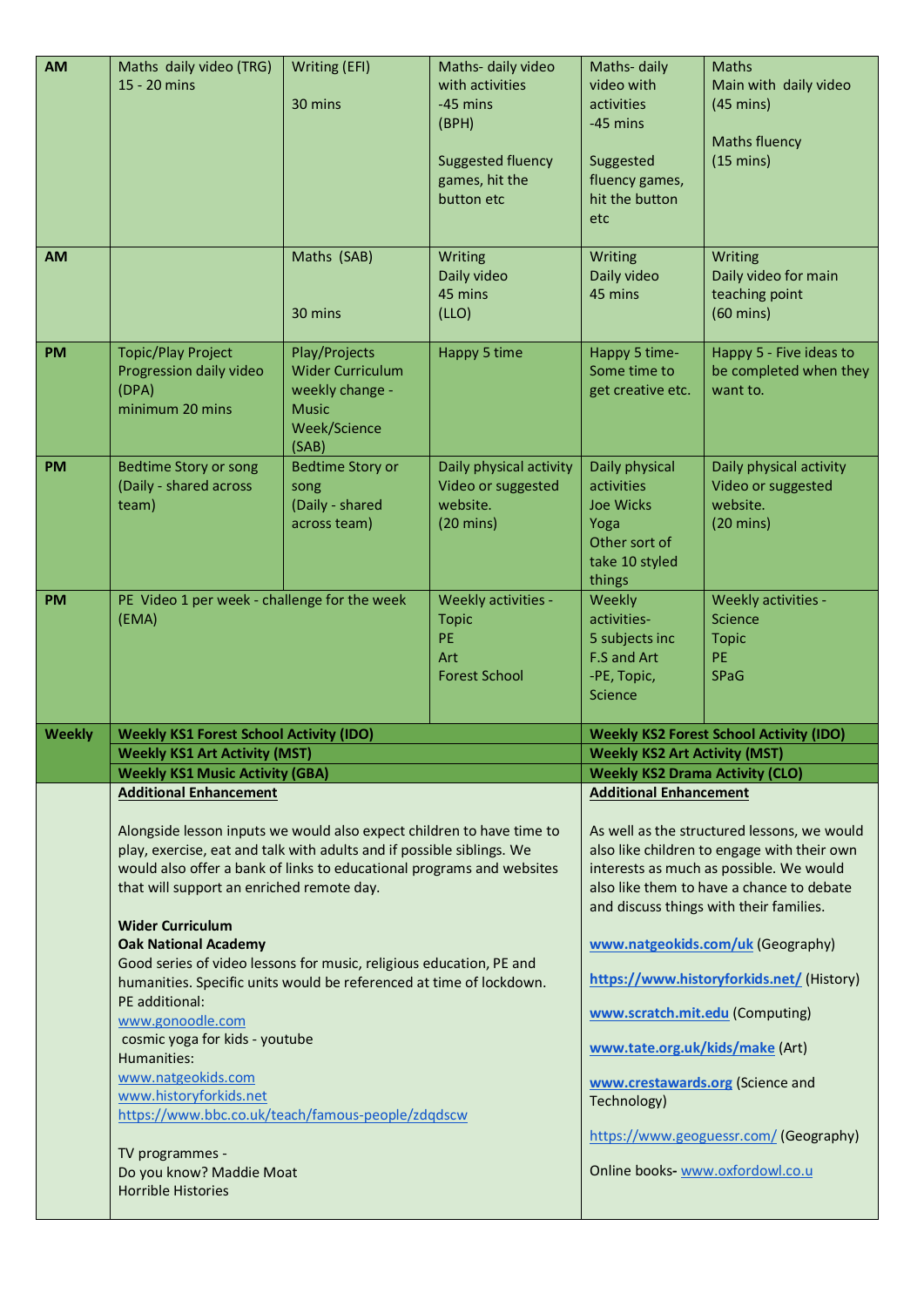| Further resources for core subjects:                                              | Photos to spark writing-                                                        |
|-----------------------------------------------------------------------------------|---------------------------------------------------------------------------------|
|                                                                                   | https://www.pobble365.com/                                                      |
| Reading www.oxfordowl.co.uk www.phonicsplay.co.uk                                 | www.literacyshed.com                                                            |
| www.teachyourmonstertoread.com                                                    |                                                                                 |
| <b>Maths</b><br>Numberblocks – Series 1-4 www.bbciplayer.co.uk                    | Times Tables-Hit the Button - Quick fire<br>maths practice for 5-11 year olds   |
| www.topmarks.co.uk                                                                | https://collins.co.uk/pages/primary-<br>mathematics-times-tables-test-simulator |
| www.crickweb.co.uk<br>www.ictgames.co.uk                                          |                                                                                 |
| Writing Alphablocks www.bbciplayer.co.uk<br>Literacy shed<br>www.literacyshed.com | https://www.topmarks.co.uk/maths-<br>games/daily10                              |
|                                                                                   | PSHE Discussion/debate subject- could be<br>had with family etc                 |
|                                                                                   | Time to work on an area that they feel they<br>need to develop/improve.         |

The above example timetable content could include:

- Pre recorded lessons with teachers to explain tasks and give examples
- Literacy based activities that link to the text/genre that is currently being studied in class
- Maths based activities that link to the sequence of sessions currently being studied in class
- A range of carefully chosen enhancement websites and videos to support subjects being studied and to aid fluency.
- Enhancement links to sites such as the Oak Academy website (government backed online school created by teachers that includes full lessons and resources)
- Plenty of opportunities to work off-line, including reading, art and drama.

### **Times of Remote School Day**

It is important to note that there are suggested length of timings for the sessions on the timetable but these are fixed to start times so that parents have the flexibility to work around their day and other siblings. There are some sessions that are suggested for completion in the morning as these are the sessions teachers will provide feedback on in the afternoon.

#### **Tapestry**

Nursery, Reception and Year 1 will continue to use Tapestry which is already established with teachers and parents. These are the expectations for parents and teachers:

#### *Nursery:*

The nursery teacher will post a weekly video to all nursery parents explaining the language concept for the week and modelling suggested activities and language to use with their child. The teacher will respond to any comments and observations added by parents but there will be no expectation for parents to respond. Nursery staff will keep in weekly communication with their key worker children, reinforcing learning but also supporting family wellbeing.

#### *Reception & Year 1:*

The teachers will post input videos from Tuesday to Friday as outlined above. Parents will be expected to respond between Friday and Sunday, feeding back how their child has achieved with the learning over the week. On Monday, teachers will respond to parents and provide further challenge or support for individuals or groups of children, based on feedback from parents. MPE will also monitor parent activity on Tapestry and contact parents who have not been active.